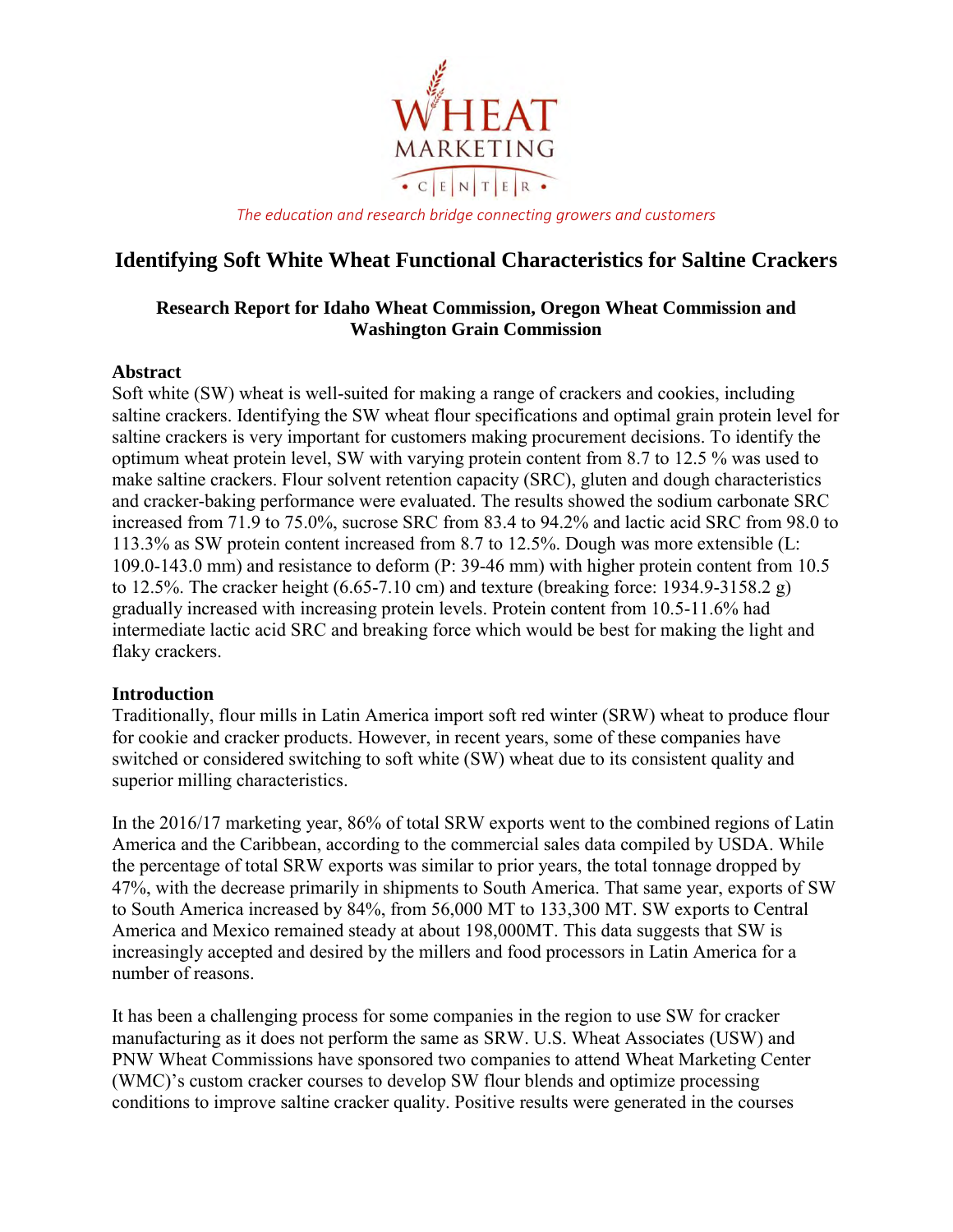concerning the use of SW flour in saltine cracker production. However, as those custom courses were conducted for individual companies, the results were not published.

At the 2016 Latin American Buyers' Conference held in Portland, WMC hosted a tour and had meetings with several customers and traders from the region. They expressed uncertainty about what protein specifications to buy to make flour for saltine crackers. WMC proposed this public research project to produce results that would be made available to all customers. The objective of this research is to identify optimum SW protein level for saltine cracker production.

## **Materials and Methods**

## **Materials**

This research used five composited SW wheat samples (SW8.7, SW9.6, SW10.5, SW11.6 and SW12.5) with varying protein content from 8.7-12.5% (12% mb). Each composited sample was made by blending SW varieties that grew in different Pacific Northwest regions in 2017. According to the Federal Grain Inspection Service (Portland, OR), the composited samples were U.S. Grade 1 and 2. One commercial SRW (protein content: 9.8%, 12%mb) from Ardent Mills (Denver, CO) was used as the control.

## **Methods**

## **Wheat Flour Milling**

Each wheat samples (15 kg) were tempered to 14.5% one day before milling. The tempered wheat samples was milled on the pilot-scale Miag Multomat Mill (Buhler, Braunschweig, Germany) at Wheat Marketing Center (Portland, OR). The feed rate was 91-98 g/min. The breaking and reduction millstreams were combined and blended together for the straight-grade flour that used for saltine cracker product in this research. The straight grade milling yields for SW8.7, SW9.6, SW10.5, SW11.6 and SW12.5 were 73.7, 74.9, 73.8, 73.3 and 71.5%, respectively.

## **Flour Quality Analysis**

Flour moisture (Method 44-15.02), protein (Method 46-30.01), ash (Method 08-01.01) and falling number (Method 56-81.03) were analyzed according to the AACC International Approved Methods (2010). Farinograph was measured for evaluating dough mixing properties according to the AACC International Approved Method (54-21.02). The farinograph water absorption (%), peak time (min) and stability (min) were recorded. Solvent retention capacity (SRC) tests, including water SRC, sodium carbonate SRC, lactic acid SRC, and Sucrose SRC, were determined according to the AACC International Approved Methods (56-11.02). Alveograph dough test was measured following the AACC International Approved Methods (54- 30.02). The P (maximum ordinate), L (abscissa at rupture) and W (deformation energy) that measure resistance of dough deformation and extension were recorded in the Alveograph. Gluten aggregation properties was measured using the GlutoPeak (Brabender GmbH&Co. KG, Duisburg, Germany) following the improved method developed by Wang et al (2018) for WW flour. WW flour sample and  $0.5 \text{ mol/L }$  Cacl<sub>2</sub> (in total 18g) were mixed in the testing cup. The gluten was developed and then aggregated against with the mixing blade. The gluten peak maximum time (s), torque maximum (BE) and aggregation energy (GPU) were recorded. All flour quality tests were duplicate and the average and standard deviation were reported.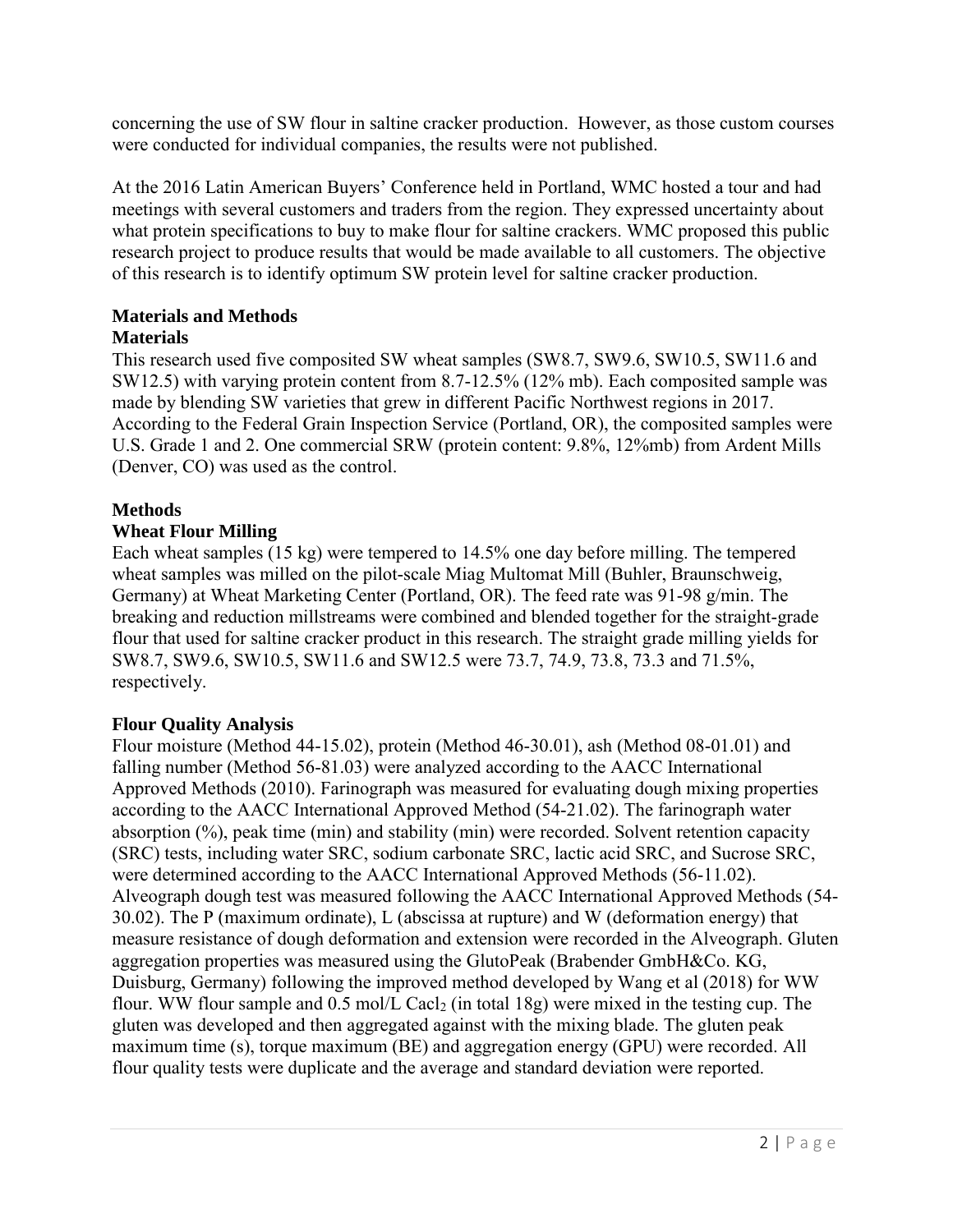#### **Saltine Cracker Making**

The formulation of the saltine crackers was: SW flour (1000g) Instant yeast (3g) Yeast food (0.3g) Shortening (140g) Water  $(260g)$  Salt  $(8g)$ Baking soda (4.5-8.5g)

Instant yeast and yeast food were dissolved with water and then mixed with part of the flour (650g), sour starter, shortening and water in a Hobart mixer A-200 equipped with a double spiral mixing head at speed 1 for 3 min and at speed 2 for 2 min. The dough was placed in a plastic container and rested in a proof cabinet (30<sup>o</sup>C and 85% RH) for 18h. After that, mixed salt, baking soda and the remaining flour  $(350g)$  with the dough and rested in a proof cabinet  $(30^{\circ}$ C and  $85\%$ RH) for 2 h. The dough was put on a pilot-scale cracker sheeting and baking line (Poolphol Engineer Ltd, Samutprakarn, Thailand). The settings for the process were:

- $\bullet$  1<sup>st</sup> sheeting rolls, 1.2mm gap;
- Lamination, 6 layers;
- $\bullet$  2<sup>nd</sup> reduction rolls, 1.4 mm gap;
- $\bullet$  3<sup>rd</sup> reduction rolls, 1 mm gap;
- Cutting with a rolling molder (5.12 x 4.93 cm per cracker dough piece);
- Baking (zone 1:  $210\textdegree C$ ; zone 2:  $230\textdegree C$ ; zone 3:  $170\textdegree C$ ; and baking time: 6 min).

The crackers were then cooled and stored in Ziploc bags for later quality evaluation. Production of each sample was repeated three times.

## **Saltine Cracker Quality Evaluation**

Cracker stack height and weight were measured on ten crackers using a Vernier Caliper (Mitutoyo Manufacturing Co. Ltd., Japan). Breaking strength of crackers was determined using a texture analyzer (TA-XT, Texture Technologies Corp., Scarsdale, NY) with the three-point bending rig (Li et al 2014). Each cracker was placed between the two supports and bending blade (TA-43R). The bending blade moved downwards to break cracker and the breaking strength was recorded as the peak force when cracker broke. Pre-test, test and post-test speeds were 2.0, 3.0 and 10.0 mm/s, respectively. Each quality parameter was measured ten times and the average value and standard deviation were recorded.

## **Statistical Analysis**

Statistical analysis was done using SAS 9.4 software (SAS Institute, Cary, NC) using one-way analyses of variance. Least significant difference (LSD) was conducted for significant difference at  $P < 0.05$ .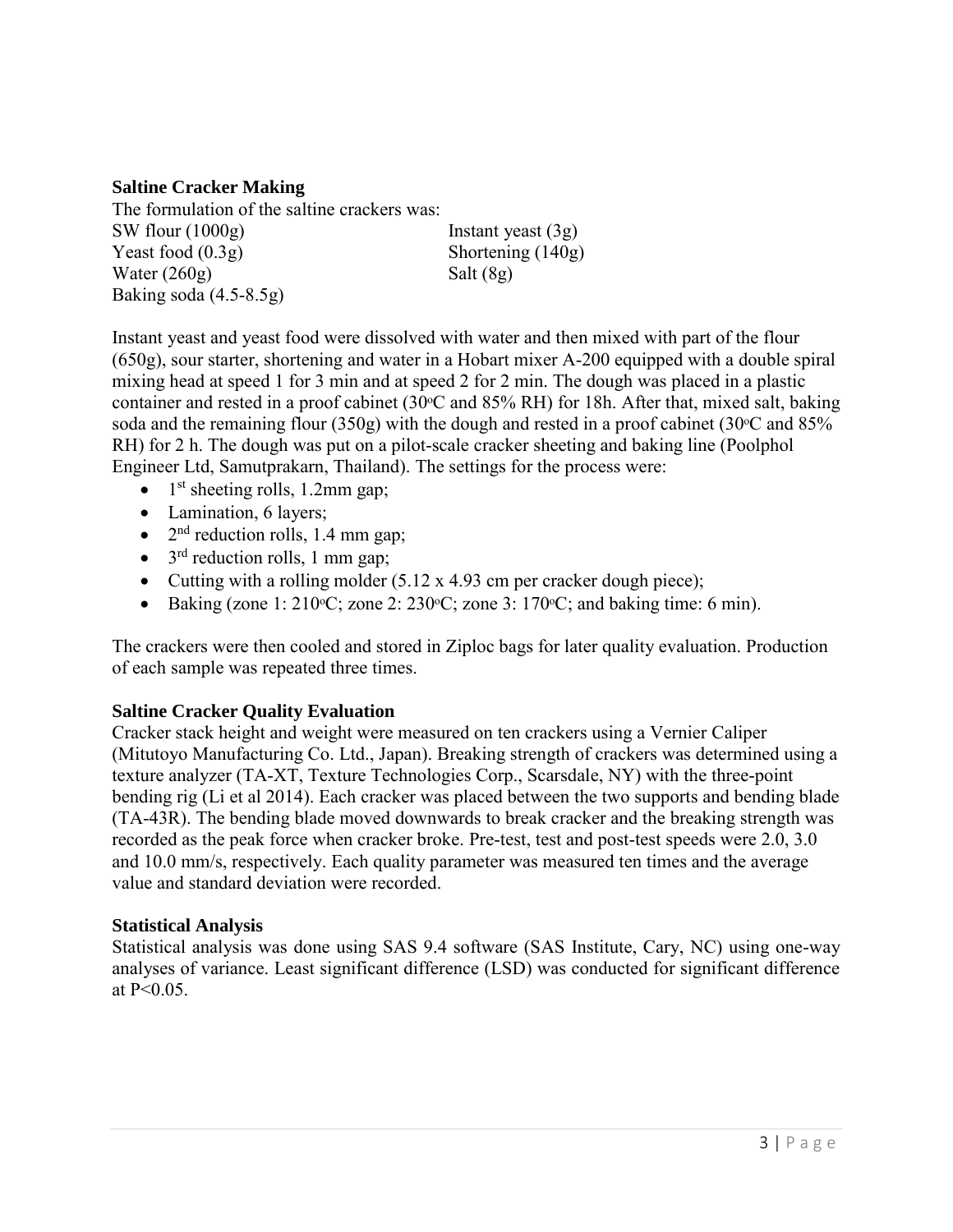#### **Results and Discussion**

|                    | radio 1. The Piour Quality Characteristics<br>Protein<br>Moisture<br>Ash<br>FN |                     |                   |               |  |
|--------------------|--------------------------------------------------------------------------------|---------------------|-------------------|---------------|--|
|                    | $\frac{1}{2}$                                                                  | $(\%$ , 14 $\%$ mb) | $(\%$ , 14\/mb)   | $(s, 14\%mb)$ |  |
| SW <sub>8.7</sub>  | $12.9 \pm 0.11 b$                                                              | $7.7 \pm 0.14e$     | $0.429 \pm 0.017$ | $369 \pm 15b$ |  |
| SW9.6              | $13.0 \pm 0.04$ ab                                                             | $8.5 \pm 0.07d$     | $0.436 \pm 0.010$ | $360\pm8bc$   |  |
| SW <sub>10.5</sub> | $12.8 \pm 0.01c$                                                               | $9.5 \pm 0.07c$     | $0.462 \pm 0.012$ | $388\pm8ab$   |  |
| SW11.6             | $13.1 \pm 0.04a$                                                               | $10.6 \pm 0.07$     | $0.475 \pm 0.028$ | $364\pm6bc$   |  |
| SW12.5             | $13.0 \pm 0.03$ ab                                                             | $11.4 \pm 0.07a$    | $0.448 \pm 0.032$ | $414 \pm 16a$ |  |
| <b>SRW9.8</b>      | $12.4 \pm 0.06d$                                                               | $8.5 \pm 0.07d$     | $0.452 \pm 0.011$ | $336 \pm 16c$ |  |

| Table 1. The Flour Quality Characteristics |  |
|--------------------------------------------|--|
|--------------------------------------------|--|

FN=Falling number.

Results are reported in means ± standard deviations. Means with different letters in the same column are significantly different at  $P \le 0.05$ .

## **Flour Quality**

Table 1 summarizes the SW flour quality. Flour moisture ranged from 12.8-13.1% from SW8.7 to SW12.5. Flour protein was 7.7-11.4% (14% mb). Flour protein content decreases 0.9-1.1 % from the grain protein content as the bran layer is removed during milling. Flour ash was 0.429- 0.475% (14% mb). Falling number was 360-414 s (14% mb) for SW and 336 s for SRW.

| Table 2. The Solvent Retention Capacities (SRC) of Flour |                |                   |                    |                   |                 |  |
|----------------------------------------------------------|----------------|-------------------|--------------------|-------------------|-----------------|--|
|                                                          | Sodium         |                   |                    |                   |                 |  |
|                                                          | Water          | carbonate         | Lactic acid        | Sucrose           |                 |  |
|                                                          | <b>SRC</b>     | <b>SRC</b>        | <b>SRC</b>         | <b>SRC</b>        | <b>GPI</b>      |  |
|                                                          | $\%$           | $\%$              | $\%$               | $\%$              |                 |  |
| SW <sub>8.7</sub>                                        | $53.9 \pm 0.6$ | $71.9 \pm 0.8$ bc | $98.0 \pm 6.8$ bc  | $83.4 \pm 0.9c$   | $0.63 \pm 0.04$ |  |
| SW9.6                                                    | $53.9 \pm 1.6$ | $70.3 \pm 0.6$ cd | $90.6 \pm 5.2c$    | $84.5 \pm 2.5c$   | $0.59 \pm 0.05$ |  |
| SW <sub>10.5</sub>                                       | $53.5 \pm 1.3$ | $72.4 \pm 0.2$ bc | 104.5 $\pm$ 4.8a-c | $86.7 \pm 1.1$ bc | $0.66 \pm 0.04$ |  |
| SW11.6                                                   | $56.9 \pm 1.5$ | $73.3 \pm 1.3ab$  | $113.3 \pm 6.9a$   | 91.1 $\pm$ 2.1ab  | $0.69 \pm 0.05$ |  |
| SW12.5                                                   | $55.0 \pm 1.2$ | $75.0 \pm 0.7a$   | $107.6 \pm 6.0$ ab | $94.2 \pm 4.2a$   | $0.64 \pm 0.05$ |  |
| <b>SRW9.8</b>                                            | $53.2 \pm 0.6$ | $69.3 \pm 1.3$ d  | $92.0 \pm 4.6c$    | $81.9 \pm 1.3c$   | $0.61 \pm 0.04$ |  |

SRC=Solvent retention capacity; and GPI=Gluten performance index. Results are reported in means  $\pm$  standard deviations. Means with different letters in the same column are significantly different at  $P \le 0.05$ .

SRC measures the weight of each solvent held by flour after centrifugation. The water SRC was 53.9-56.9 % (14% mb) for SW8.7 to SW12.5 (Table 2). Sodium carbonate SRC were 70.3- 75.0% for SW8.7 to SW12.5 and 69.3% for SRW9.8. Sodium carbonate SRC indicates the level of damaged starch in flour. The SW had higher damaged starch than SRW. Lactic acid SRC was 98.0-113.3%. SW11.6 had high lactic acid SRC (113.3%), followed by SW12.5 (107.6%). SW8.7 and 9.6 had low lactic acid SRC (90.6-98.0%) which were close to the SRW (92.0%). Higher lactic acid SRC indicates higher glutenin level in flour. The glutenin level is one of the major components that is contributed to gluten strength. High gluten strength exhibits good oven spring, thereby producing light cracker product. Sucrose SRC was 83.4-94.2%. High sucrose SRC of SW11.6 (91.1%) and 12.5 (94.2%) indicates high percent of arabinoxylans in flour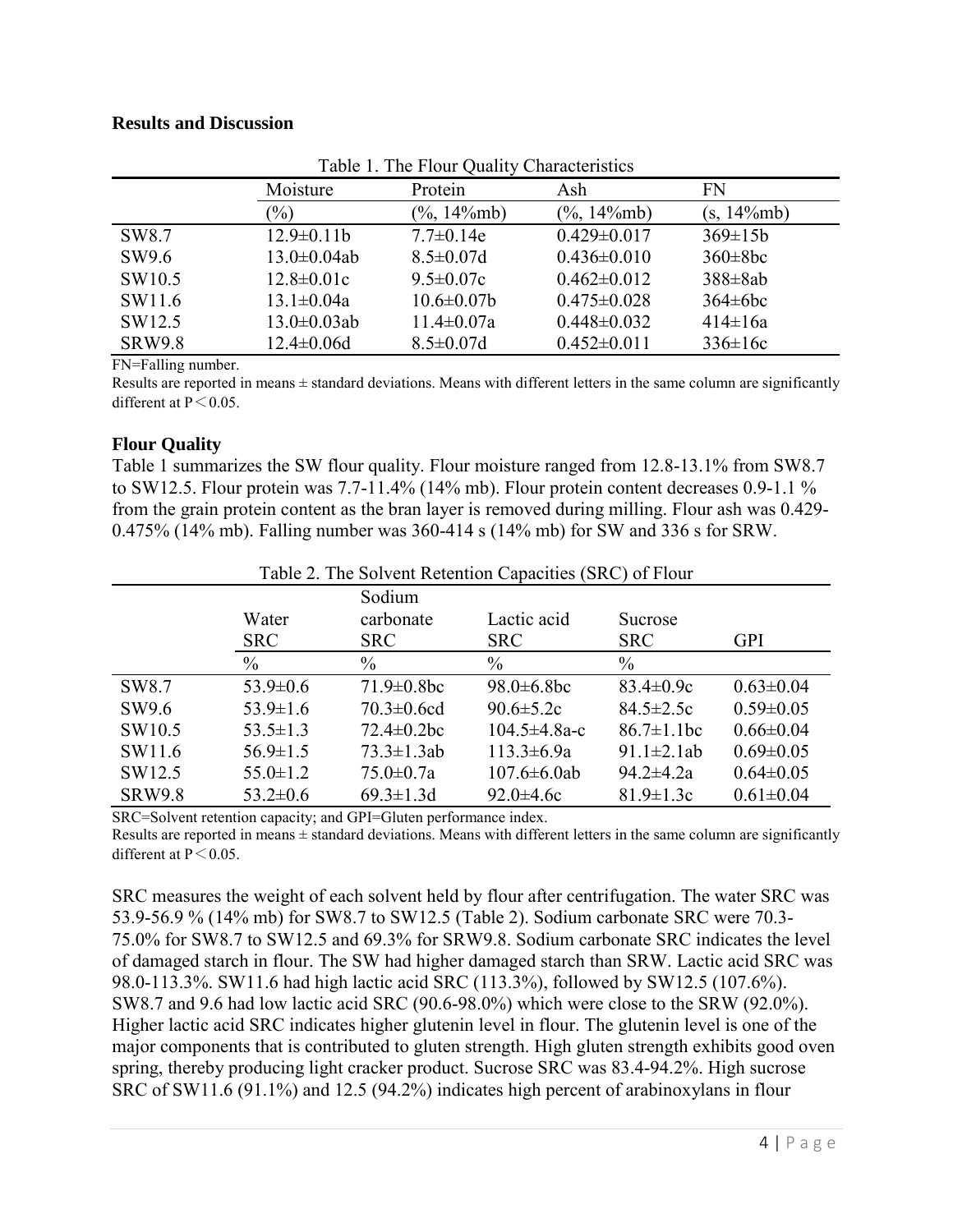samples, as sucrose solvent allowed arabinoxylan swelling and interacted with the xylan backbone of flour arabinoxylans for high SRC (Kweon et al 2011). The gluten performance index (GPI), the ratio of lactic acid SRC and sodium carbonate and sucrose SRCs, has been used as a predictor of overall performance of cracker flour (Li et al 2014). All SW were GPI>0.54 that showed sufficient gluten strength and good oven spring for cracker products.

|                    | ے --<br>$\epsilon$<br>Farinograph |                   |                  | <i>00 ° 0</i><br>GlutoPeak |                   |                    |
|--------------------|-----------------------------------|-------------------|------------------|----------------------------|-------------------|--------------------|
|                    | WA<br>SТ<br>PТ                    |                   |                  | <b>PMT</b>                 | TM                | AE                 |
|                    | $(\%$ , 14 $\%$ mb)               | (m <sub>1</sub> ) |                  | (S)                        | (BE)              | (GPU)              |
| SW <sub>8.7</sub>  | $51.9 \pm 0.1c$                   | $1.1 \pm 0.1c$    | $1.6 \pm 0.02c$  | $122.5 \pm 3.5a$           | $29.0 \pm 1.4$ d  | $745.1 \pm 8.1$ cd |
| SW9.6              | $52.0 \pm 0.1c$                   | $1.4 \pm 0.05$ bc | $2.5 \pm 0.8$ bc | $90.0 \pm 1.4c$            | $32.0 \pm 0c$     | $771.0 \pm 0.7c$   |
| SW <sub>10.5</sub> | $52.8 \pm 0.3 b$                  | $1.6 \pm 0.2 b$   | $3.1 \pm 0.3$ ab | $88.5 \pm 0.7c$            | $36.0 \pm 0 b$    | $912.3 \pm 17.2 b$ |
| SW11.6             | $55.0 \pm 0.4a$                   | $2.7 \pm 0.0a$    | $3.7 \pm 0.04a$  | $80.5 \pm 3.5d$            | $39.0 \pm 0.0a$   | $1066.7 \pm 4.9a$  |
| SW12.5             | $54.7 \pm 0.1a$                   | $2.6 \pm 0.1a$    | $2.5 \pm 0.3 b$  | $73.0 \pm 1.4e$            | $37.5 \pm 0.7$ ab | $1047.0 \pm 2.2a$  |
| <b>SRW9.8</b>      | $51.5 \pm 0.2c$                   | $1.1 \pm 0.1c$    | $1.6 \pm 0.1c$   | $115.0 \pm 4.2 b$          | $29.5 \pm 0.7d$   | 730.8±23.6d        |

Table 3. The Dough Mixing and Gluten Aggregation Properties of Flour

WA=Water absorption; PT=Peak time; ST=Stability; PMT=Peak maximum time; TM=Torque maximum; and AE=Aggregation energy.

Results are reported in means  $\pm$  standard deviations. Means with different letters in the same column are significantly different at  $P \le 0.05$ .

The Farinograph water absorption was 51.9-55.0% (14% mb, Table 3). Farinograph PT represents gluten development. PT was 1.1 min for SW8.7 and 2.7 min for SW11.6. PT was gradually increased as the flour protein content increased. ST is the time between arrival and departure to 500 BU line on a Farinogram. Long ST indicates strong gluten strength. The gluten strength was observed high with SW11.6 (ST: 3.7 min) and low with SW8.7 and SRW9.8 (ST:1.6 min for both). GlutoPeak PT was 122.5 s for SW8.7 and decreased to 73.0 s for SW12.5. TM was 29.0 BE for SW8.7 and increased to 39.0-37.5 BE for SW11.6 and 12.5. Likewise, AE was observed to increase from SW8.7 to 12.5. As flour protein content increased, the PT was decreased and TM and AE were increased.

| Table 4. The Alveograph Properties of Flour |                |                  |                  |  |  |  |
|---------------------------------------------|----------------|------------------|------------------|--|--|--|
|                                             | μ              |                  | W                |  |  |  |
|                                             | mm)            |                  |                  |  |  |  |
| SW <sub>8.7</sub>                           | $51.0 \pm 2.8$ | $60.0 \pm 4.2$   | $58.2 \pm 57.7$  |  |  |  |
| SW9.6                                       | $38.5 \pm 2.1$ | $105.0 \pm 15.6$ | $58.0 \pm 48.1$  |  |  |  |
| SW <sub>10.5</sub>                          | $40.0 \pm 0 b$ | $109.0 \pm 0$    | $104.0 \pm 0$    |  |  |  |
| SW11.6                                      | $46.0 \pm 9.9$ | $120.5 \pm 38.9$ | $133.5 \pm 12.0$ |  |  |  |
| SW12.5                                      | $39.0 \pm 0$   | $143.0 \pm 7.1$  | $122.5 \pm 3.5$  |  |  |  |
| <b>SRW9.8</b>                               | $33.5 \pm 2.1$ | $116.6 \pm 19.1$ | $23.9 \pm 2.0$   |  |  |  |

 $T<sub>11-4</sub>$  T<sub>1</sub>. Alveograph Droperties of

P=maximum ordinate, L=abscissa at rupture and W=deformation energy.

Results are reported in means  $\pm$  standard deviations. Means with different letters in the same column are significantly different at  $P \le 0.05$ .

The Alveograph was used to evaluate the resistance of dough deformation and extensibility. P was high for SW8.7 (51.0 mm) and low for SW12.5 (39.0 mm, Table 4). As protein content increased, the resistance of dough deformation increased. P values ranging from 30-40 mm were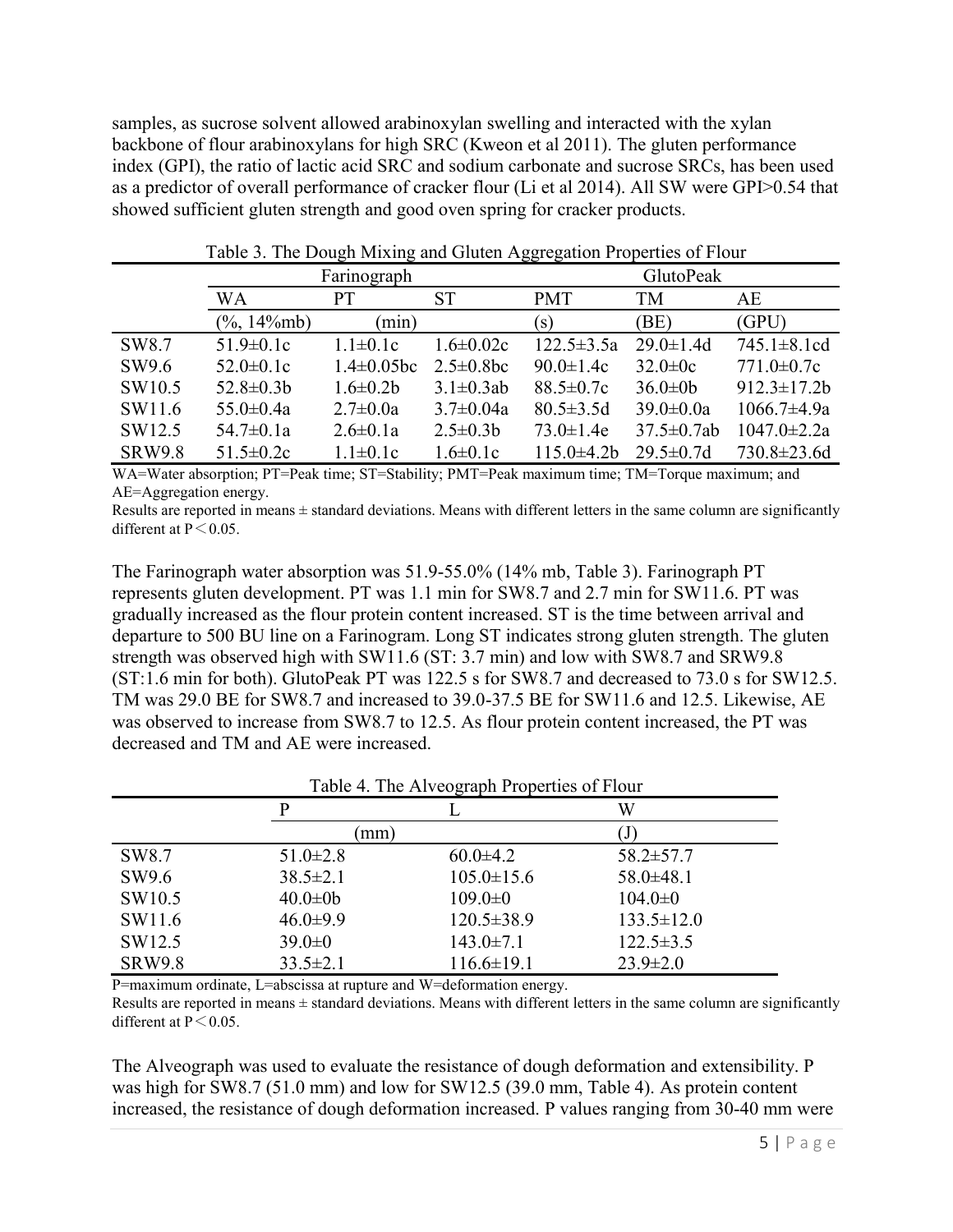desirable for non-blistering and good spreading of cracker product (Slade et al 1994). L was high for SW12.5 (143.0 mm), and low for SW8.7 (60.0 mm). The dough extensibility increased with flour protein content. W was high for SW11.6 and 12.5 (122.5-133.5 J), indicating high deformation energy from their dough strength. L>90 mm and W of 75-105 J results predicted good dough extensibility and puffing strength (Slade et al 1994).

| Tuble 5. The Builthe Chaenel Quality Characteristics |                   |                |                    |                  |                          |                       |
|------------------------------------------------------|-------------------|----------------|--------------------|------------------|--------------------------|-----------------------|
|                                                      | Dough WT          | Moisture       | StackedHT          | StackedWT        | StackedHT:<br>DoughWT    | <b>Breaking Force</b> |
|                                                      | (g)               | $\frac{1}{2}$  | (cm)               | (g)              | $\overline{\phantom{a}}$ | (g)                   |
| SW <sub>8.7</sub>                                    | 41.4 $\pm$ 0.5c   | $2.1 \pm 0.1$  | $6.65 \pm 0.07c$   | $33.20 \pm 0.3$  | $0.161 \pm 0.0001$       | $1934.9 \pm 10.0$ bc  |
| SW9.6                                                | $44.4 \pm 1.5b$   | $2.0 \pm 0.02$ | $6.68 \pm 0.11$ bc | $34.00 \pm 0.3$  | $0.150 \pm 0.007$        | 1990.8±45.3bc         |
| SW10.5                                               | $45.6 \pm 1.4ab$  | $2.0 \pm 0.2$  | $6.95 \pm 0.21$ ab | $33.65 \pm 1.5$  | $0.152 \pm 0.009$        | $2172.9 \pm 277$ bc   |
| SW11.6                                               | $45.6 \pm 0.2$ ab | $2.0 \pm 0.3$  | $7.10 \pm 0.14a$   | $33.75 \pm 0.64$ | $0.156 \pm 0.004$        | 2473.8±427.9b         |
| SW12.5                                               | $47.2 \pm 0.3a$   | $2.0 \pm 0.1$  | $6.99 \pm 0.06a$   | $34.50 \pm 0.85$ | $0.148 \pm 0.002$        | $3158.2 \pm 342.4a$   |
| <b>SRW9.8</b>                                        | $44.1 \pm 1.1$    | $2.3 \pm 0.1$  | $6.53 \pm 0.04c$   | $33.05 \pm 0.35$ | $0.148 \pm 0.003$        | $1833.3 \pm 7.9c$     |

Table 5. The Saltine Cracker Quality Characteristics

Dough WT=Dough weight; StackedHT=Stacked height; StackedWT=Stacked weight and StackedHT:Dough WT=Stacked height: dough weight.

Results are reported in means  $\pm$  standard deviations. Means with different letters in the same column are significantly different at  $P \le 0.05$ .

#### **Cracker Quality**

Cracker dough weight was 41.4-47.2 g for SW8.7 to 12.5 (Table 5). When the dough entered to the oven, the water vaporized on the surface and the moist interior started to puff into layer of crackers. After baking, the cracker moisture was 2.0-2.1% for SW flours. Cracker stacked height was 6.65-7.10 cm from SW8.7 to 12.5 (Fig. 1a). SRW9.8 had low cracker height (6.53 cm). The cracker stacked height was increased as the increasing protein content. The higher protein content (11.6-12.5%) of SW flour showed stronger gluten (lactic acid SRC: 107.6-113.3%), which resulted in higher cracker height from the better puffing and bubbling during baking. SW stacked weight and ratio of stacked weight and dough weight were close to SRW. They were not significantly but slightly increasing as the SW protein content increased. The breaking force was increased from 1934.9 to 3158.2 g from SW8.7 to 12.5. The breaking force was associated with cracker height and weight (Wang et al 2016). Higher cracker height and weight might make the cracker harder to break.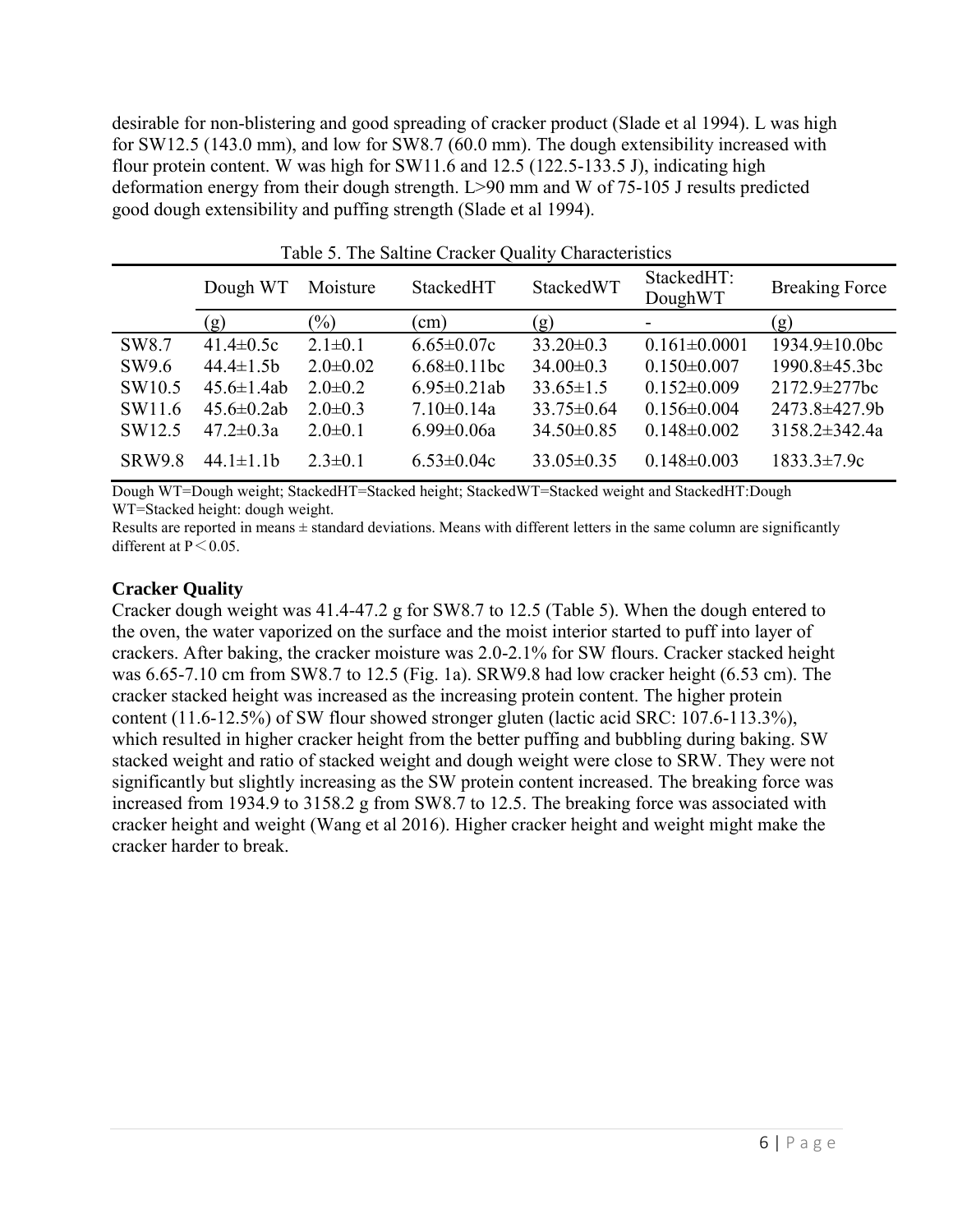

Fig 1. The appearance of stacked crackers. SRW=SRW9.8, SW1=SW8.7, SW2=SW9.6, SW3=10.5, SW4=SW11.6 and SW5=SW12.5.

About the flour specifications for cracker production, low sodium carbonate and sucrose SRCs were preferred as less water was added during mixing. High water often requires prolonged baking time for obtaining low moisture content in the final product. It subsequently increases the energy input and production cost. Also, high water content could increase the difficulty of breaking the cracker, which causes undesirable mouthfeel. The lactic acid SRC indicates the property of gluten strength and high value for good dough extension and snap-back during machining is favored. Kweon et al (2011) summarized the SRC values for good quality of cracker when using the SRW blends. The sodium carbonate, sucrose, lactic acid and water SRCs were  $\le$ 72,  $\le$ 96,  $\ge$ 100 and  $\le$ 57%, respectively. SW10.5 to 12.5 showed similar SRC values in the target ranges. Their cracker heights were as high as expected due to the lactic acid SRC, which mainly affected the puffing during baking. The appearance of the crackers was good (Fig. 1b).

As the protein content increased from SW10.5 to 12.5, the breaking force was gradually increased from 2172.9 to 3158.2 g. Higher SW protein content could improve the cracker baking performance and texture. However, saltine crackers are favored by flaky texture (Delcour and Hoseney 2000). SW12.5 produced crackers with hard texture that decreases the desirability of the cracker end product. SW10.5 and 11.6 achieves the flaky quality target, as indicated by their intermediate breaking force (2172.9-2473.8 g).